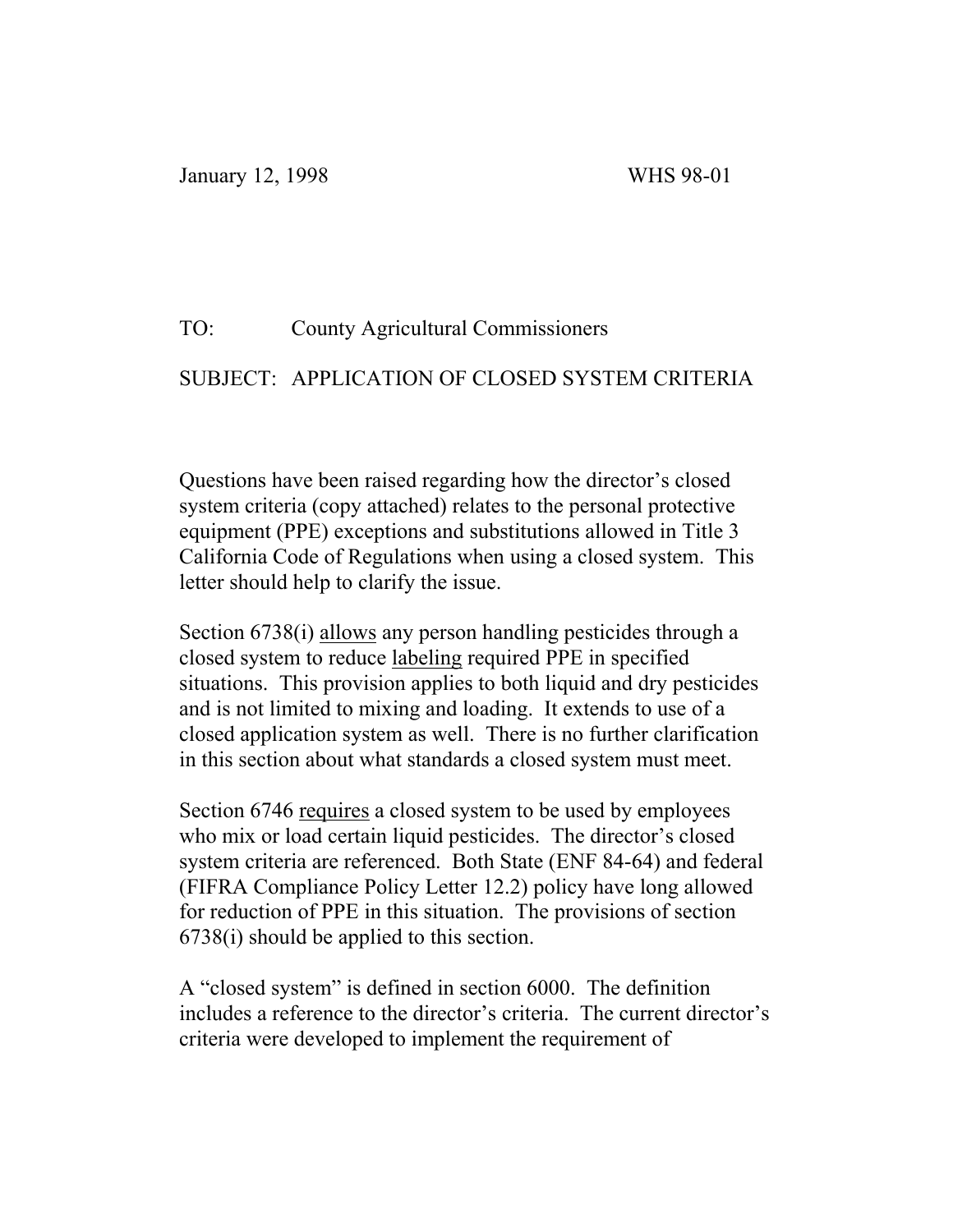County Agricultural Commissioners January 12, 1997 Page 2

section 6746 and therefore address only liquid pesticides. There are no director's criteria applicable to dry pesticides or to the application of pesticides.

The American Society of Agricultural Engineers, in cooperation with U.S. EPA and other organizations [including the Department of Pesticide Regulation (DPR)], is developing a comprehensive national standard for closed systems. This standard will cover both liquid and dry formulations of pesticides. The Worker Health and Safety Branch intends to recommend that DPR adopt this standard as the director's criteria when it is final. Until this situation is resolved, we are recommending the following interim policy.

When a liquid pesticide is being handled pursuant to either 6738(i) or 6746, the director's criteria should continue to be applied. The absence of director's criteria for closed systems for dry formulations of pesticides and for application does not preclude a person from taking advantage of the allowable exceptions and substitutions in 6738(i). The use of these exceptions and substitutions does not constitute use of a pesticide in conflict with its labeling. The definition in section 6000 should be used to evaluate closed systems for dry formulations but the reference to the director's criteria is not applicable and should not be used in this case. A manufacturer's certification that their system meets the Worker Protection Standard is also acceptable. DPR does not anticipate approving closed systems for dry formulations of pesticides.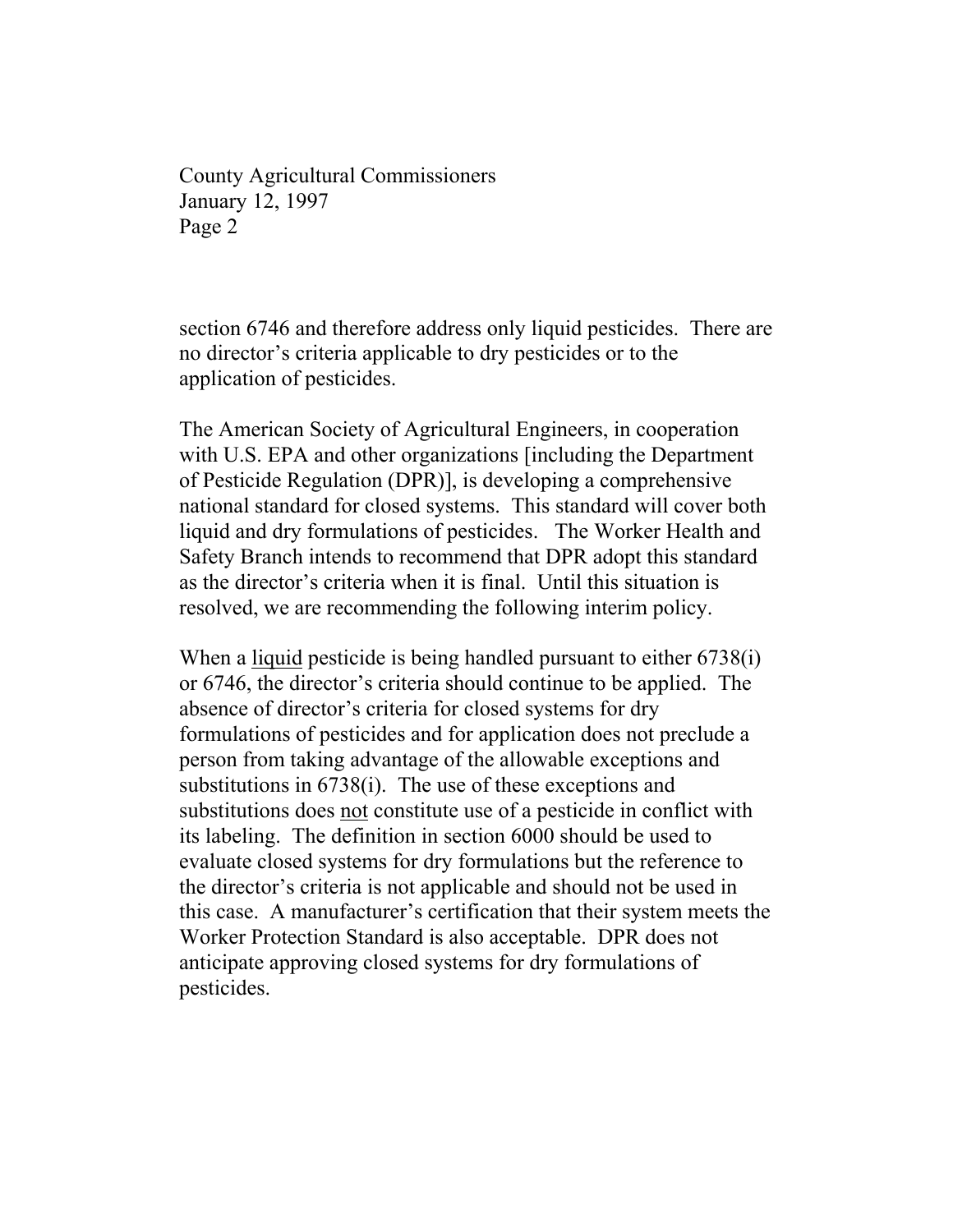County Agricultural Commissioners January 12, 1997 Page 3

Attached is U.S. EPA's response to questions on this issue. Their response is consistent with the policy outlined above. Pursuant to section 6701 it is accepted as DPR's interpretation.

Sincerely,

**[Original signed by John M. Donahue and Charles M. Andrews]**

John M. Donahue, Chief Charles M. Andrews, Chief Worker Health and Safety Branch Pesticide Enforcement Branch (916) 445-4222 (916) 445-3920

Attachments

cc: Mr. Daniel J. Merkley, County Agricultural Commissioner Liaison (w/attachments)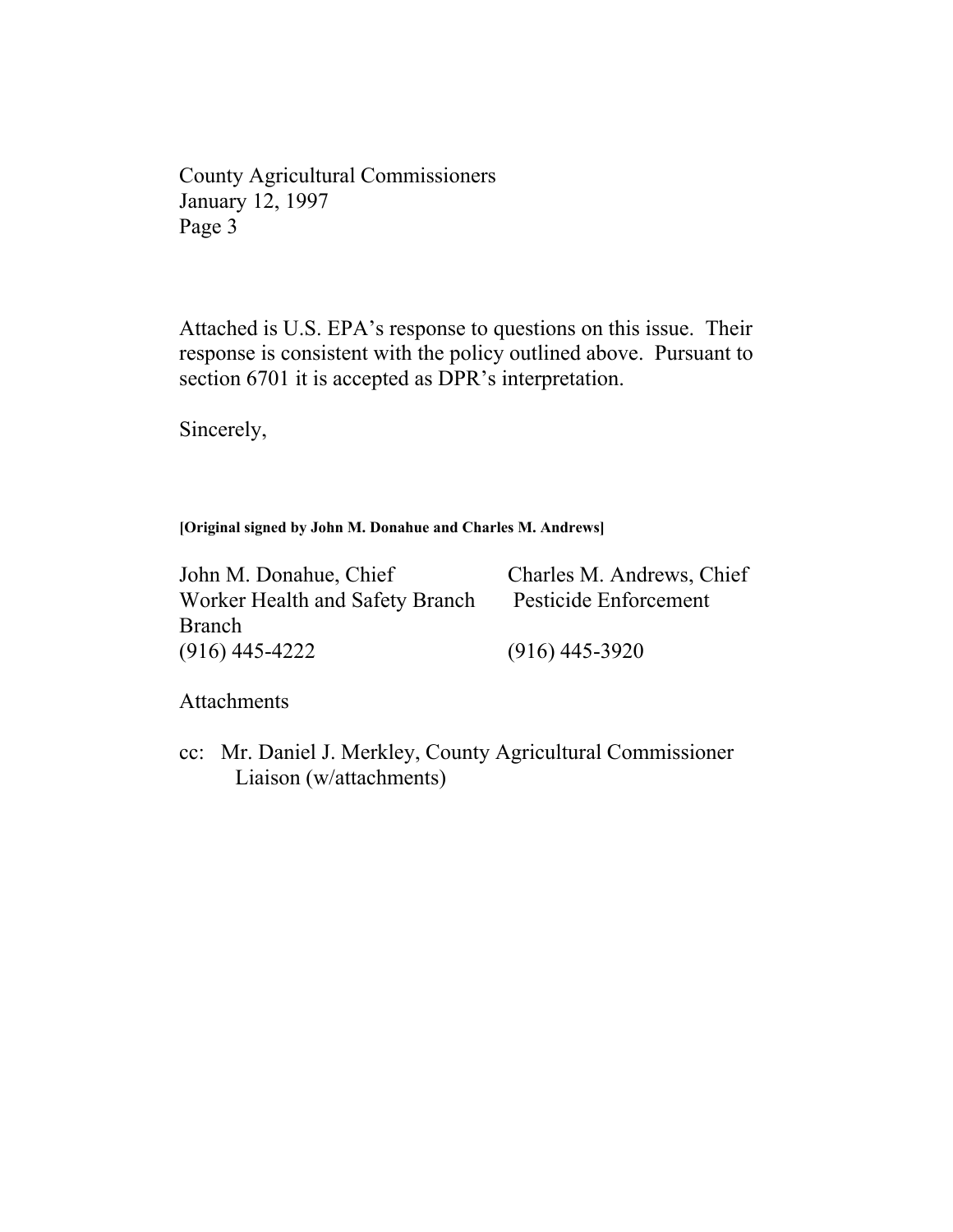# CALIFORNIA DEPARTMENT OF PESTICIDE REGULATION WORKER HEALTH AND SAFETY BRANCH 1020 N STREET SACRAMENTO, CALIFORNIA 95814-5624

CLOSED SYSTEMS Revised January 2, 1998

Design/Performance Criteria:

To meet California's requirements, a closed system should meet the following criteria. These criteria do not preclude closed systems utilizing procedures other than those outlined. Questions concerning the ability of other procedures to meet the closed system requirement should be addressed to the Department of Pesticide Regulation (DPR).

1. The liquid pesticide must be removed from its original shipping container and transferred through connecting hoses pipes, and/or couplings that are sufficiently tight to prevent exposure of any person to the concentrate, use dilution, or rinse solution.

2. All hoses, piping, tanks, and connections used in conjunction with a closed system must be of a type appropriate for the pesticide being used and, the pressure and vacuum of the system.

3. All sight gauges must be protected against breakage. Sight gauges must be equipped with valves so the pipes to the sight gauge can be shut off in case of breakage or leakage.

4. The closed system must adequately measure the pesticide being used. Measuring devices must be accurately calibrated to the smallest unit in which the material is being weighed or measured. Pesticide remaining in the transfer lines may affect the accuracy of measurement and must be considered.

5. The movement of a pesticide concentrate beyond a pump by positive pressure must not exceed 25 pounds per square inch (psi) of pressure.

6. A probe must not be removed from a container except when: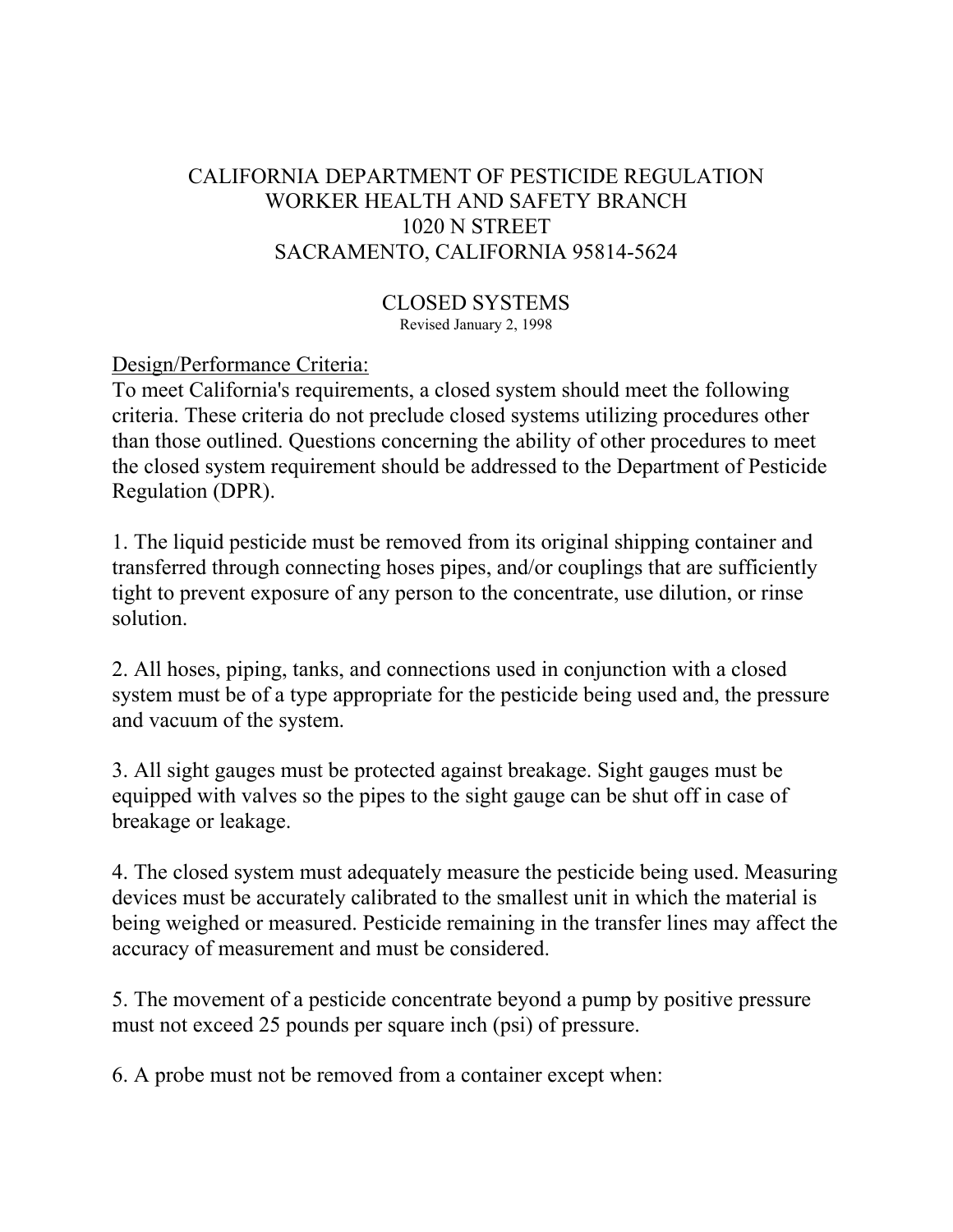a. The container is emptied and the inside, as well as the probe, have been rinsed in accordance with item 8.

b. DPR has evaluated the probe and determined that, by the nature of its construction or design, it eliminates significant risk of worker exposure to the pesticide when it is withdrawn from a partial container.

c. The pesticide is used without dilution and the container has been emptied.

7. Shut-off devices must be installed on the exit end of all hoses and at all disconnect points to prevent the pesticide from leaking when the transfer is stopped and the hose is removed or disconnected.

a. If the hose carried pesticide concentrate and has not been rinsed in accordance with item 8, a dry break coupler that will minimize pesticide loss to not more than two milliliters per disconnect must be installed at the disconnect point.

b. If the hose carried a pesticide use dilution or rinse solution, a reversing action pump or a similar system that will empty the hose may be used as an alternative to a shutoff device.

8. When the pesticide is to be diluted for use, the closed system must provide for adequate rinsing of containers that have held less than 60 gallons of a liquid pesticide. Rinsing must be done with a medium, such as water, that contains no pesticide.

a. The system must be capable of spray-rinsing the inner surfaces of the container and the rinse solution must go into the pesticide mix tank or applicator vehicle via the closed system. The system must be capable of rinsing the probe, if used, and all hoses, measuring devices, etc.

b. A minimum of 15 psi of pressure must be used for rinsing.

c. The rinsing must be continued until minimum of 10 gallons or one-half of the container volume, whichever is less, has been used.

d. The rinse solution must be removed from the pesticide container concurrently with introduction of the rinse medium.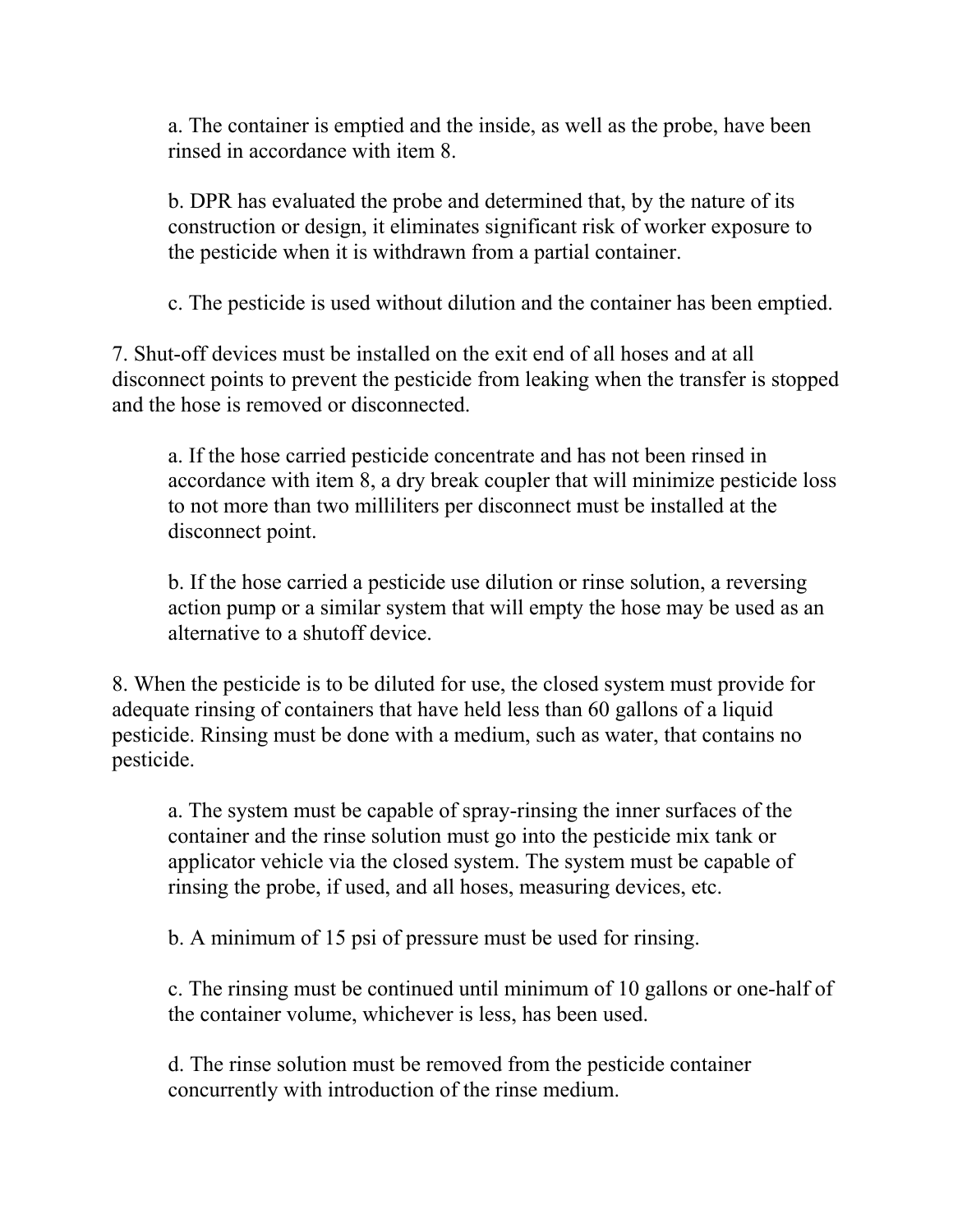e. Pesticide containers must be protected against excessive pressure during the container rinse operation. The maximum container pressure must not exceed five psi.

9. Each commercially produced closed system or component to be used with a closed system must be sold with:

a. Complete instructions consisting of a functional operating manual and a decal(s) covering the basic operation. The decal(s) must be placed in a prominent location on the system.

b. Specific directions for cleaning and maintenance of the system on a scheduled basis.

c. Information on any restrictions or limitations relating to the system, such as pesticides that are incompatible with materials used in the construction of the system, types (or sizes) of containers or closures that cannot be handled by the system, any limits on ability to correct or over measurement of a pesticide, or special procedures or limitations on the ability of the system to deal with partial containers.

### Operating Requirements:

10. The system must be cleaned and maintained according to the manufacturer's instructions. If the system is not a commercially produced system it must be maintained on a regular basis. A record of cleaning and maintenance must be maintained.

11. All labeling required personal protective equipment (PPE) must be present at the work site. Protective eyewear must be worn while using a closed system that operates under pressure. While using a closed system, PPE requirements may be reduced or modified as provided in Title 3 California Code of Regulations, section 6738.

Information about closed systems which have been evaluated and found to meet these criteria is available from DPR.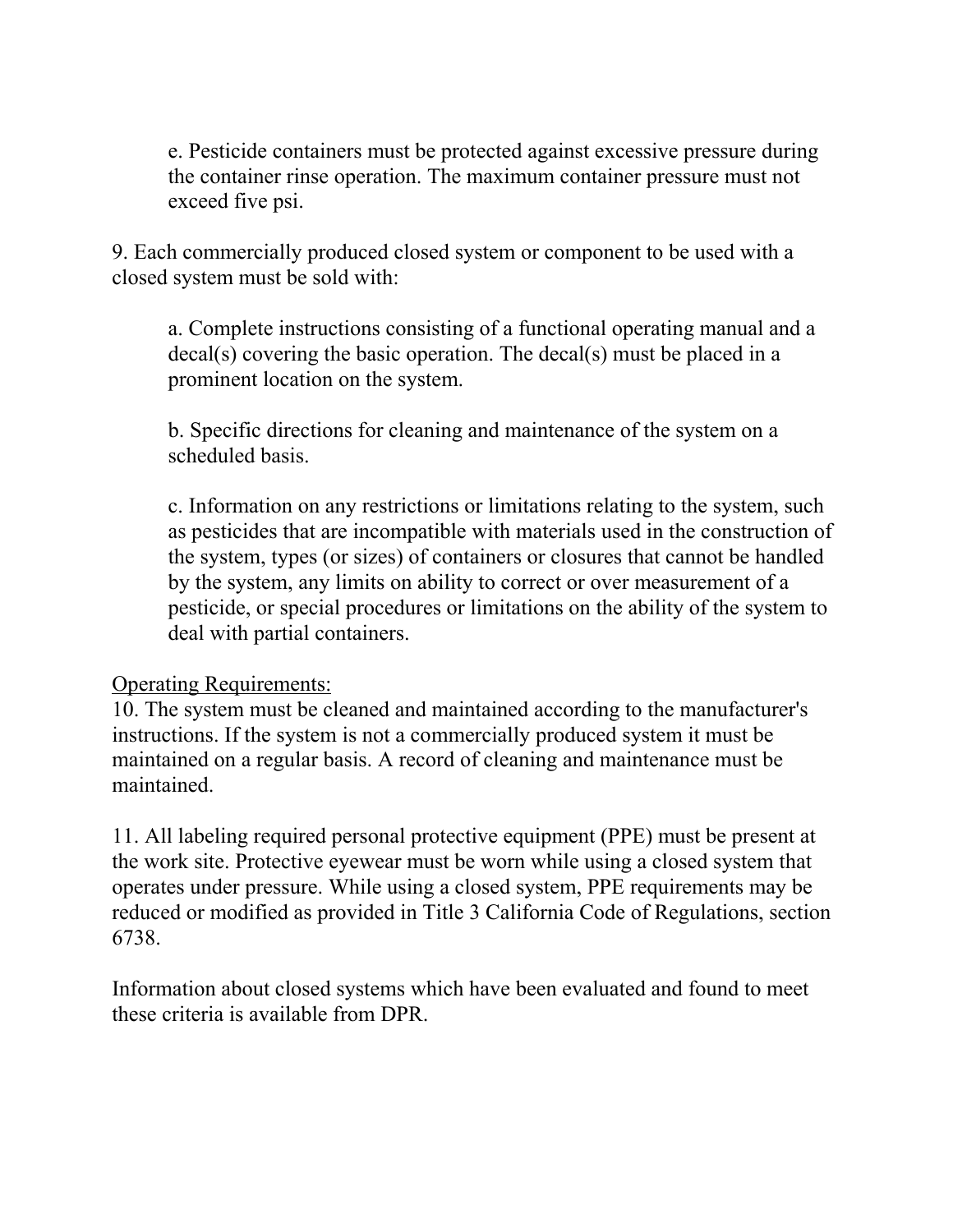| 4.1<br>4.14 | <b>Definitions</b><br>(continued)<br>closed systems | Q. What is the definition of a closed system? What<br>personal protective equipment is required when a<br>closed system is used?                                                                                                                                                                                                                                                                                                                                                                |
|-------------|-----------------------------------------------------|-------------------------------------------------------------------------------------------------------------------------------------------------------------------------------------------------------------------------------------------------------------------------------------------------------------------------------------------------------------------------------------------------------------------------------------------------------------------------------------------------|
|             |                                                     | A. At 40 CPR part $170.240(d)(4)$ , the WPS defines<br>closed systems and allows exceptions to labeling<br>required personal protective equipment (PPE) when a<br>closed system is used provided certain conditions and<br>requirements are met. These exceptions to PPE are<br>allowed unless expressly prohibited by the product<br>labeling.                                                                                                                                                 |
|             |                                                     | Closed systems are systems designed by the<br>manufacturer to enclose the pesticide to prevent it from<br>contacting handlers or other people while it is being<br>handled. Such systems must function properly and be<br>used and maintained in accordance with the<br>manufacturer's written operating instructions. Closed<br>systems manufactured by a private person which meet<br>the criteria in the regulations, including the requirement<br>for written instructions, are acceptable. |
|             |                                                     | Examples of closed systems include:                                                                                                                                                                                                                                                                                                                                                                                                                                                             |
|             |                                                     | 1) closed mixing/loading systems;                                                                                                                                                                                                                                                                                                                                                                                                                                                               |
|             |                                                     | 2) closed application systems designed to incorporate<br>pesticides into soil, but only if the system does not allow<br>any pesticide contact with the air throughout the entire<br>application process.                                                                                                                                                                                                                                                                                        |
|             |                                                     | 3) water soluble bags while the bag is intact.                                                                                                                                                                                                                                                                                                                                                                                                                                                  |
|             |                                                     | The WPS provides that handler employers may allow<br>handlers to omit some of the PPE listed on the pesticide<br>labeling for a handling task if the handlers are using a<br>closed system:                                                                                                                                                                                                                                                                                                     |
|             |                                                     | 1) When using a closed system to mix or load                                                                                                                                                                                                                                                                                                                                                                                                                                                    |
|             |                                                     |                                                                                                                                                                                                                                                                                                                                                                                                                                                                                                 |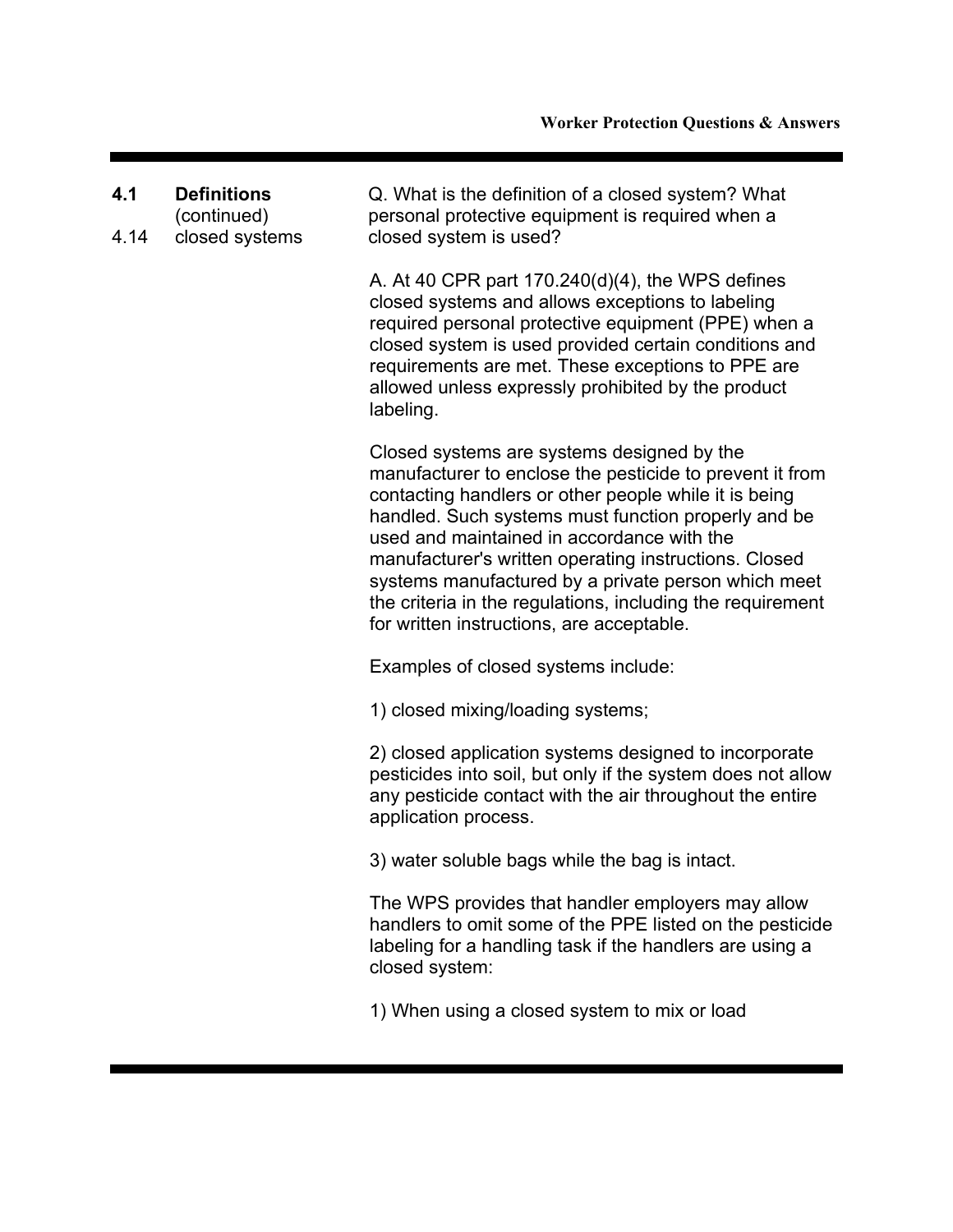# **Worker Protection Questions & Answers**

| 4.1  | <b>Definitions</b><br>(continued) | pesticides with the signal word "DANGER" or<br>"WARNING," handlers need not wear all the PPE listed<br>on the pesticide labeling, but must wear at least:                                                           |
|------|-----------------------------------|---------------------------------------------------------------------------------------------------------------------------------------------------------------------------------------------------------------------|
| 4.14 | closed systems<br>(continued)     | -long-sleeved shirt and long pants,                                                                                                                                                                                 |
|      |                                   | -shoes and socks,                                                                                                                                                                                                   |
|      |                                   | - a chemical-resistant apron, and protective gloves<br>specified on the pesticide labeling for mixing,<br>loading, and other handling                                                                               |
|      |                                   | 2) When using a closed system to mix or load pesticides<br>with the signal word "CAUTION," handlers need not<br>wear all the PPE listed on the pesticide labeling, but<br>must wear at least:                       |
|      |                                   | -long-sleeved shirt and long pants, and                                                                                                                                                                             |
|      |                                   | -shoes and socks.                                                                                                                                                                                                   |
|      |                                   | 3) When using a closed system to do handling tasks<br>other than mixing and loading with ANY pesticide,<br>handlers need not wear all of the PPE listed on the<br>pesticide labeling, but must wear at least:       |
|      |                                   | -long-sleeved shirt and long pants, and                                                                                                                                                                             |
|      |                                   | -shoes and socks.                                                                                                                                                                                                   |
|      |                                   | 4) When using a closed system that operates under<br>pressure, handlers may wear the reduced PPE specified<br>above, but must add protective eyewear.                                                               |
|      |                                   | Even when reduced PPE is permitted to be worn during<br>a task, handlers must be provided all PPE required by<br>the pesticide labeling for that task and have it<br>immediately available for use in an emergency. |